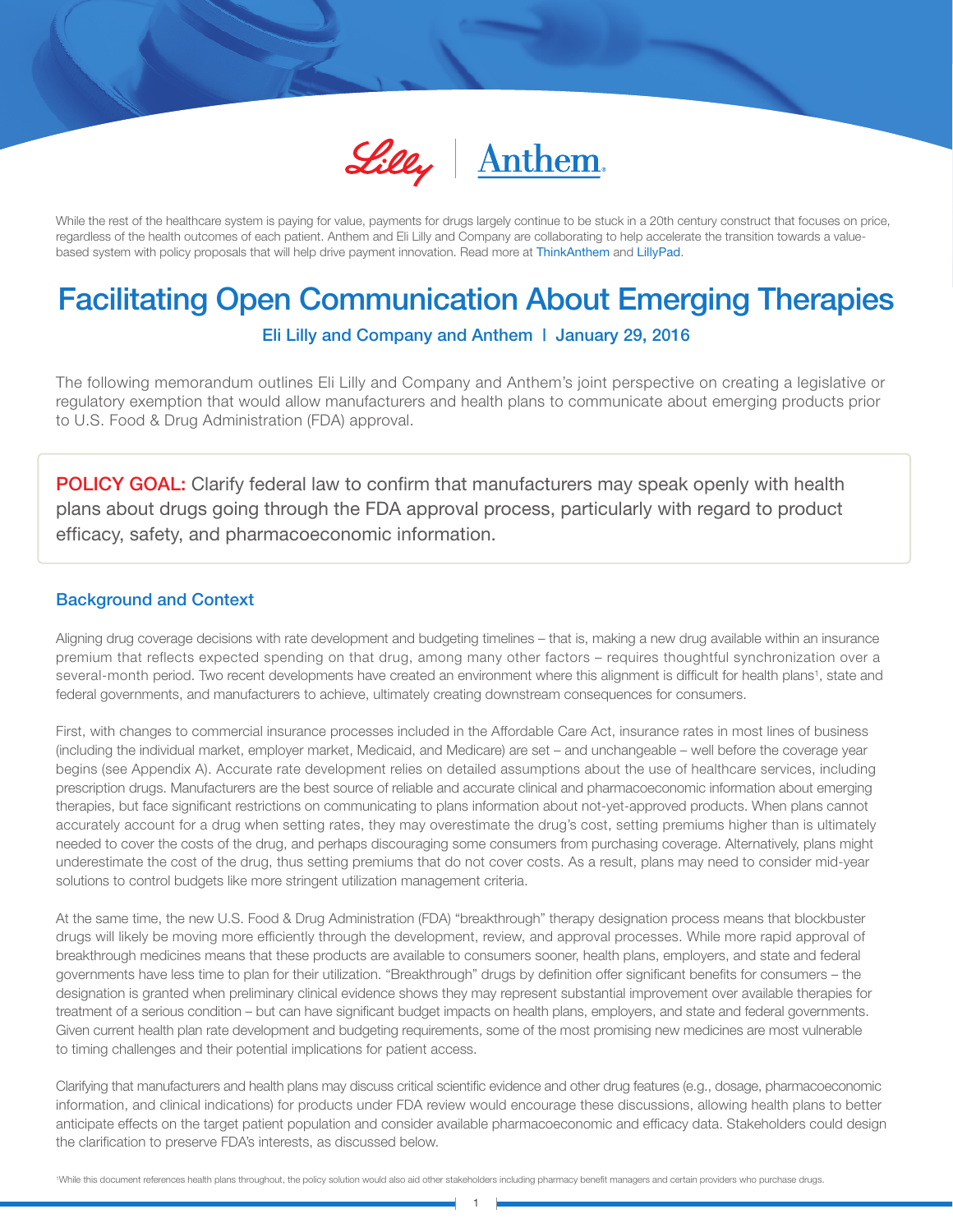

Existing law and regulations are intended to achieve a very specific and important goal: preventing the marketing of a drug before FDA determines that it is safe and effective for its intended use. However, the FDA regulations on this subject, namely 21 C.F.R. § 312.7, are broadly written and could be interpreted to sweep in beneficial and otherwise non-harmful communications. Health plans have long used sophisticated methods for assessing the evidence base and patient access considerations for new medicines, and are well positioned to assess manufacturer-generated evidence and consider any existing limitations in evidence available prior to FDA approval. However, given the lack of clarity on the boundaries of permissible, pre-approval scientific exchange, manufacturers are hesitant to discuss clinical data or pharmacoeconomic information until FDA approves a product.

While pre-approval communication between manufacturers and health plans should explicitly be lawful and permissible, policy safeguards could prevent the distribution of pre-approval information to other audiences, such as patients, who may not be equipped to interpret it. For example, manufacturers and health plans could enter into appropriate non-disclosure agreements. As is the case today, a therapy would not be used prior to FDA approval under the proposed solution, and health plans would still have ample opportunity to review the label post-approval. In addition, manufacturers might commit to follow up with health plans when necessary to correct any assumptions made in pre-approval discussions that materially differ from the final product labeling agreed with FDA.

# Facilitating Open Communication

Removing the existing uncertainty about as to when and how manufacturers and health plans can communicate about certain critical clinical and safety aspects of a drug's attributes before FDA approval could benefit patients, health plans, state and federal governments, employers, and manufacturers. Patients could directly benefit in the form of less restricted access to new medicines and more predictable trends in insurance rates from year to year. Health plans would have additional, directly relevant information when establishing rates and benefits for the upcoming year. Manufacturers would have the opportunity to engage in more timely conversations with health plans, providing targeted and well-timed information that may be helpful when price negotiations occur.

# The Unfortunate Lack of Communication: A Case Study

#### The Case

- Health Plan X is developing its rate for the upcoming year. Final rates are due in April.
- Health Plan X knows that breakthrough Drug Y is undergoing FDA review. Drug Y is expected to significantly improve outcomes and experience for patients with a certain type of cancer. However, Health Plan X does not know which patients will be eligible to take Drug Y. The manufacturer of Drug Y is unable to discuss Drug Y's target patient population or potential price with Health Plan X.

| <b>Options for</b><br><b>Health Plan X</b>                       | <b>OPTION ONE:</b><br>Health Plan X Overestimates Utilization of Drug Y                                                                                                                                                                                                                                                                                                                            | <b>OPTION TWO:</b><br>Health Plan X Underestimates Utilization of Drug Y                                                                                                                                                                                                                                                                               |
|------------------------------------------------------------------|----------------------------------------------------------------------------------------------------------------------------------------------------------------------------------------------------------------------------------------------------------------------------------------------------------------------------------------------------------------------------------------------------|--------------------------------------------------------------------------------------------------------------------------------------------------------------------------------------------------------------------------------------------------------------------------------------------------------------------------------------------------------|
| <b>Health Plan X</b><br><b>Pre-Approval</b><br><b>Assumption</b> | Health Plan X assumes that 3 percent of its members will take<br>Drug Y during the year. Health Plan X also estimates price and<br>factors these assumptions into rates and thus into the budgets<br>of health plans, employers, state and federal governments.                                                                                                                                    | Health Plan X assumes that 1 percent of its members will take<br>Drug Y during the year. Health Plan X also estimates price and<br>factors these assumptions into rates and thus into the budgets<br>of health plans, employers, state and federal governments.                                                                                        |
| Drug Y is Approved                                               | Drug Y is approved by the FDA in September. Based on<br>the FDA-approved label, only 1 percent of Health Plan X's<br>members are candidates for Drug Y.                                                                                                                                                                                                                                            | Drug Y is approved by the FDA in September. Based on the<br>FDA-approved label, 3 percent of Health Plan X's members are<br>candidates for Drug Y.                                                                                                                                                                                                     |
| <b>End Result</b>                                                | Health Plan X overestimates the aggregate costs associated<br>with Drug Y and develops rates that are higher than they would<br>have been, had Health Plan X had access to more complete<br>information. Fewer consumers purchase coverage because<br>rates are higher than they should have been, and other<br>areas of employer, state and federal budgets are potentially<br>unnecessarily cut. | Health Plan X underestimates the aggregate costs associated<br>with Drug Y and develops rates that do not adequately reflect<br>actual costs. Health plan X and its customers (employers, state<br>and federal governments) more seriously consider aggressive<br>utilization management criteria and stakeholders scramble for<br>mid-year solutions. |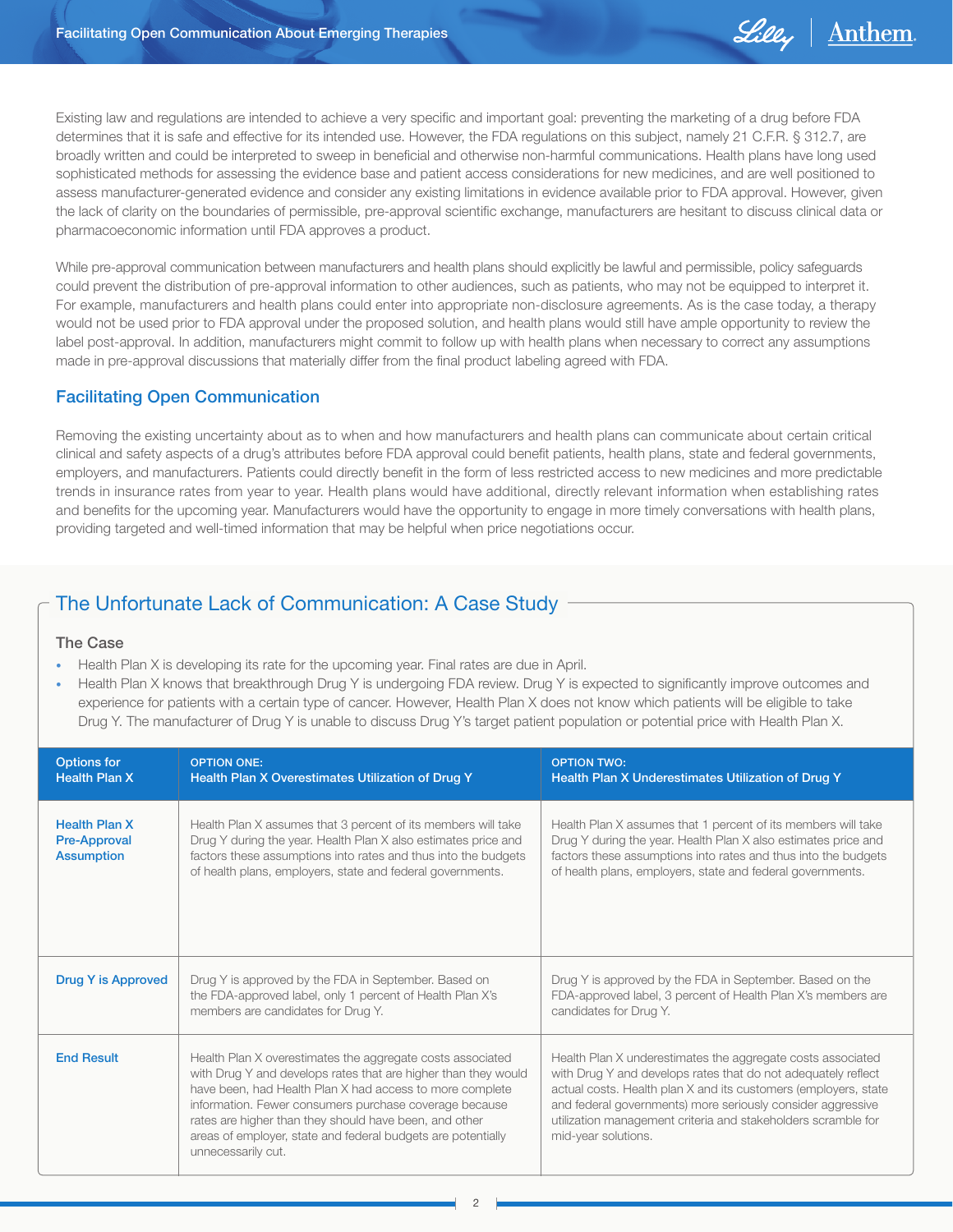

FDA's interests would be protected as well. Manufacturers would continue to have the same strong incentives to seek FDA approval, as commercialization would continue to be dependent on it. Further, new guidance could contain explicit safeguards to protect patient safety and to ensure that communications are truthful and non-misleading, and do not compromise FDA's interest in ensuring the safety and effectiveness of new medicines. For example, manufacturers could include prominent disclaimers on data shared with health plans, making it clear that the data are not FDA-approved. A more detailed analysis of potential stakeholder impacts is included in Appendix B.

Therefore, policymakers and regulators should clearly acknowledge through clarification of federal law and regulations that manufacturers may communicate with health plans about drugs undergoing FDA review, including potential indications, clinical performance and pharmacoeconomic information.

# Existing Legislative and Operational Barriers

Current rules prohibit manufacturers from communicating promotional claims of a drug's safety or efficacy for an investigational use, and manufacturers must avoid commercialization of the drug before it is approved for commercial distribution.<sup>2</sup> FDA's chief concern is that such communication may undermine the approval process, as products' safety and efficacy are not considered to be established until FDA grants marketing authorization. Further, FDA is concerned that pre-approval communication could create confusion if stakeholders share safety and efficacy information that is not ultimately included in the FDA-approved label. Currently, an existing regulation provides that:

*A sponsor or investigator, or any person acting on behalf of a sponsor or investigator, shall not represent in a promotional context that an investigational new drug is safe or effective for the purposes for which it is under investigation or otherwise promote the drug. This provision is not intended to restrict the full exchange of scientific information concerning the drug, including dissemination of scientific findings in scientific or lay media. Rather, its intent is to restrict promotional claims of safety or effectiveness of the drug for a use for which it is under investigation and to preclude commercialization of the drug before it is approved for commercial distribution.3*

However, targeted pre-approval conversations between manufacturers and health plans are not inherently promotional, and in the absence of definitive negotiations or a signed agreement, such conversations would also not amount to commercialization. In any event, use of a medical product would not be allowed prior to FDA approval. While such conversations are not clearly covered or prohibited by existing legislation or regulations, ongoing concerns about FDA's interpretation have a chilling effect on industry and create a compelling need for clarification.

### Key Considerations for Implementation

Clarifying manufacturers' right and ability to communicate with health plans about certain pre-approval, product-specific information raises several practical considerations. First, key stakeholders (i.e., FDA, manufacturers, health plans) would need to define the specific types of information that are critical to inform desired discussions. We expect this information would include data from pivotal Phase III clinical trials (supported by substantial evidence) or pharmacoeconomic data (supported by competent and reliable evidence). Additionally, stakeholders should consider what limitations and parameters must guide these discussions (e.g., the discussions should be limited to indications undergoing FDA review, should be within a certain time period of the expected PDUFA date, should be subject to confidentiality restrictions, and should contain appropriate disclaimers). Manufacturers and health plans would need clear guidance from FDA on these topics, as well as compliance and oversight expectations.

FDA's existing regulatory framework for post-approval communications – that they be truthful and non-misleading – offers one potential path forward for setting expectations and guardrails for pre-approval discussions.4 Applying a standard to pre-approval communications that is similar to the truthful and non-misleading standard applied to post-approval communications has several important benefits. Notably, this would ensure consistency over time (pre- and post-approval). Key stakeholders are already familiar with the standard, which would facilitate implementation of such an approach for pre-approval discussions. By applying a familiar but rigorous standard to pre-approval communications, while clarifying the parameters of these discussions, FDA can inject greater consistency into its regulatory framework and encourage richer discussions among stakeholders, ultimately benefitting patients and other stakeholders.